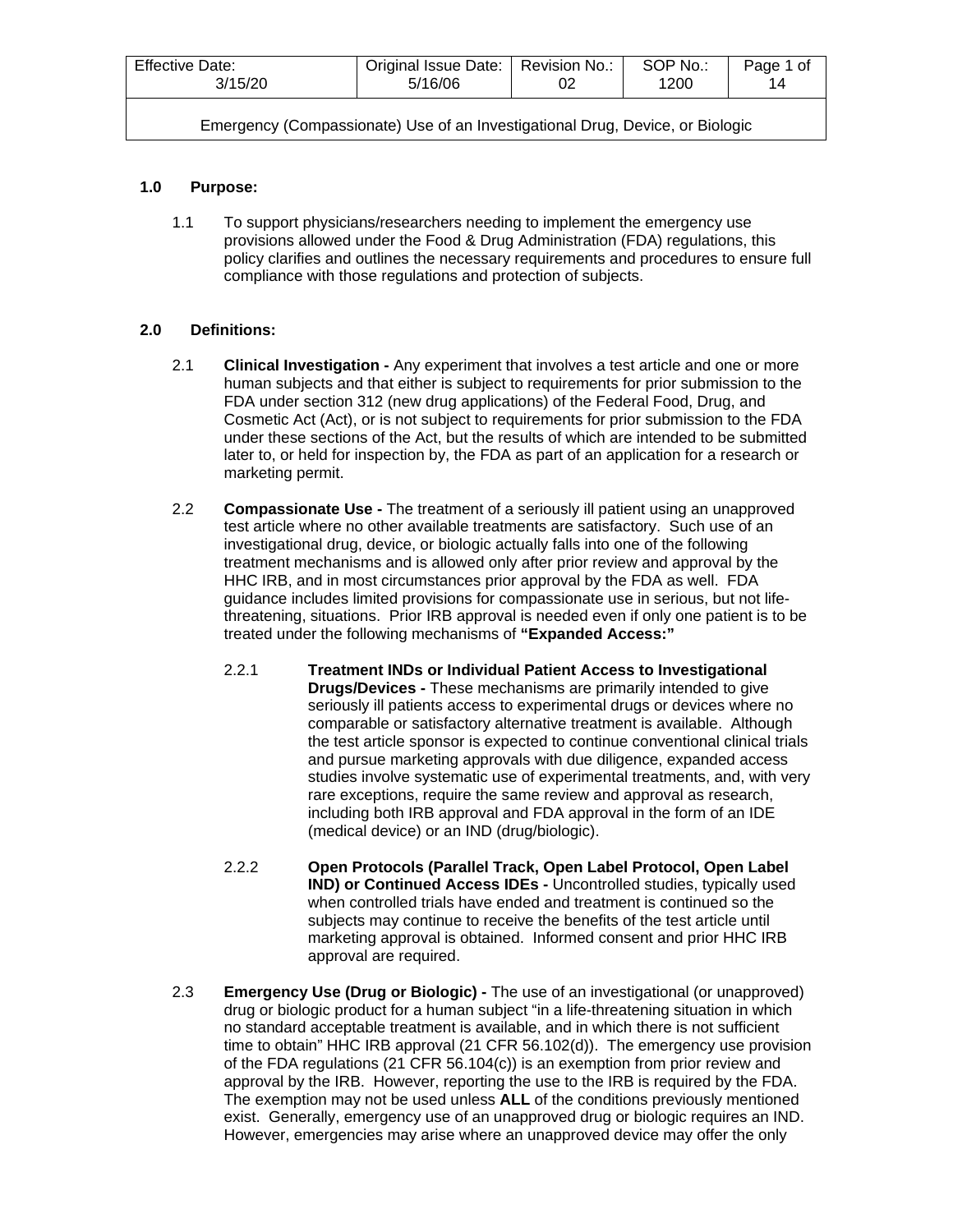| <b>Effective Date:</b>                                                        | Original Issue Date:   Revision No.: |  | SOP No.: | Page 2 of |
|-------------------------------------------------------------------------------|--------------------------------------|--|----------|-----------|
| 3/15/20                                                                       | 5/16/06                              |  | 1200     | 14        |
| Emergency (Compassionate) Use of an Investigational Drug, Device, or Biologic |                                      |  |          |           |

possible life-saving alternative, but an IND for the drug or biologic does not exist, or the proposed use is not approved under an existing IND, or the physician or institution is not approved under the IND.

- 2.4 **Emergency Use (Device):** The use of an unapproved device (for a human subject) for a purpose or condition for which the device requires, but does not have, an approved application for pre-market approval (FDA approval of marketing). An unapproved device may be used in human subjects only if it is approved for clinical testing under an approved application for an investigational device exemption (IDE). However, emergencies may arise where an unapproved device may offer the only possible life-saving alternative, but an IDE for the device does not exist, or the proposed use is not approved under an existing IDE, or the physician or institution is not approved under the IDE.
- 2.5 **Human Subject -** A living individual (1) about whom an investigator (whether professional or student) conducting research obtains either (a) data through intervention or interaction with the individual; or (b) identifiable private information; or (2) who is or becomes a participant in research involving drugs or devices, either as a recipient of a test article or as a control. Note that both human subject and human participant are used interchangeably in IRB policies and procedures. While the term "participant" conveys the voluntary nature of an individual's agreement to participate in the research, it also can convey a sense of partnership, which is not reflected in all types of research. In some cases, the research volunteer is in fact more acted upon than truly having any sense of partnership in the research. Hence, the term subject is considered more appropriate in such cases.
- 2.6 **Investigational Device Exemption -** Under FDA regulations (21 CFR 812), research that is conducted to determine the safety or effectiveness of a device must have an Investigational Device Exemption (IDE) issued by the FDA. The FDA will place all IDEs it approves in one of two categories:
	- 2.6.1 **Category A – Experimental:** The IDE involves innovative devices in which "absolute risk" has not been established (i.e., initial questions of safety and effectiveness have not been resolved and thus FDA is unsure whether the device type can be safe and effective)
	- 2.6.2 **Category B – Investigational; Non-experimental:** The clinical investigation involves device types believed to be in classes I or II or device types believed to be in class III where the incremental risk is the primary risk question (i.e., underlying questions of safety and effectiveness of that device type have been resolved). This category includes device types that can be safe and effective because, for example, other manufacturers have obtained FDA approval for that device type. Nonsignificant risk studies may also be included in this category.
- 2.7 **Investigational New Drug (IND) application -** An exemption from the FDA premarketing requirements that are otherwise applicable which allows the drug to be shipped lawfully for the purpose of conducting clinical investigations of the drug. Current Federal law requires that a drug be the subject of an approved marketing application before it is transported or distributed across state lines. Because a sponsor will usually ship the investigational drug to clinical investigators in many states, it must seek an exemption from that legal requirement. The IND is the means through which the sponsor technically obtains this exemption from the FDA. There are three additional IND types and two categories: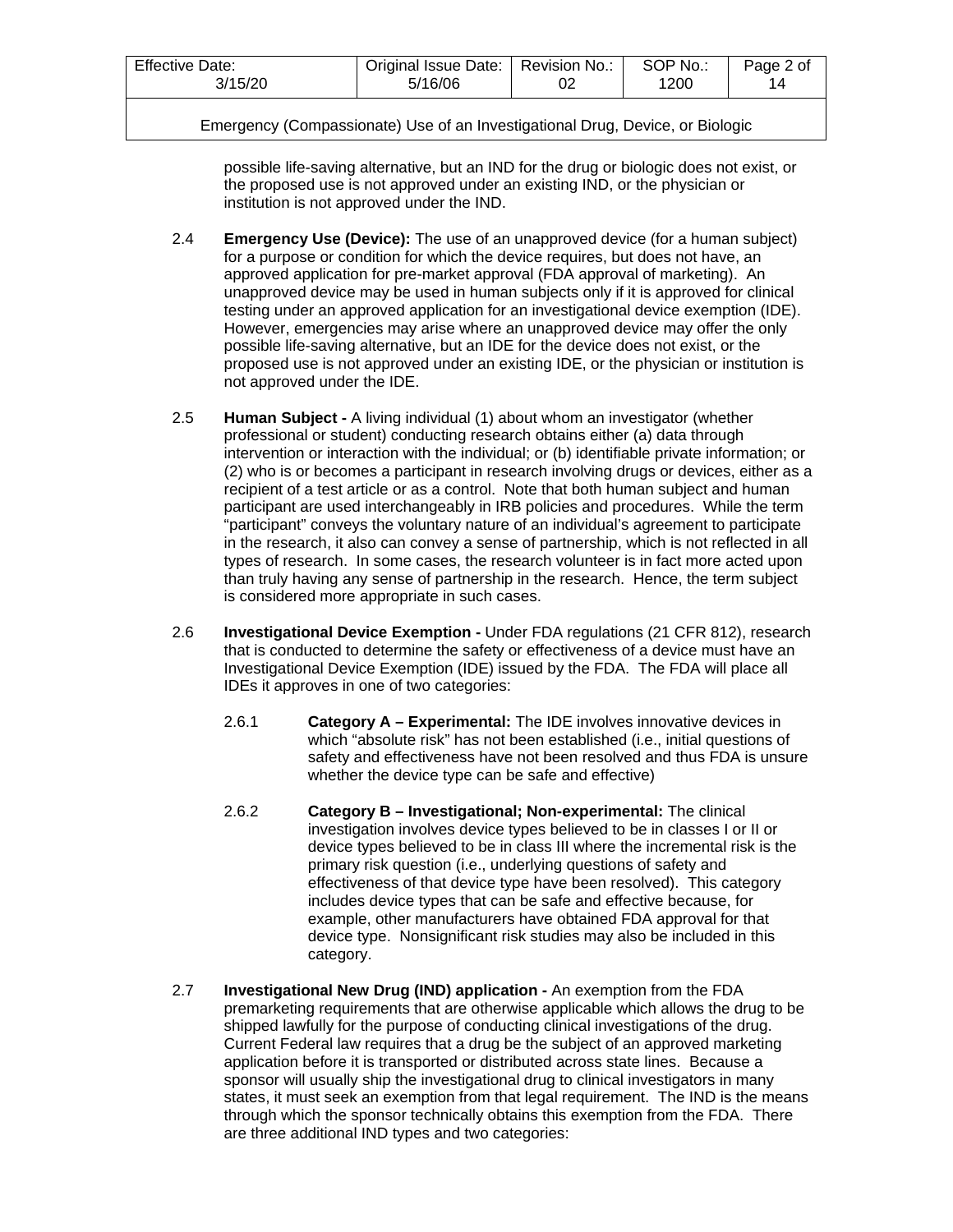| <b>Effective Date:</b> | Original Issue Date:   Revision No.: | SOP No.: | Page 3 of |
|------------------------|--------------------------------------|----------|-----------|
| 3/15/20                | 5/16/06                              | 1200     | 14        |
|                        |                                      |          |           |

# 2.7.1 **IND Types**

- **2.7.1.1 Investigator IND (Sponsor-Investigator):** An investigator IND is submitted to the FDA by an investigator who both initiates and conducts an investigation, and under whose immediate direction the investigational drug is administered or dispensed
- **2.7.1.2 Treatment IND:** A treatment IND is submitted to the FDA to make promising new drugs available to desperately ill patients as early in the drug development process as possible. FDA will permit an investigational drug to be used under a treatment IND if there is preliminary evidence of drug efficacy and the drug is intended to treat a serious life-threatening disease in its later stage of development or if there is no alternative drug or therapy available to treat that stage of the disease in the intended individuals.
- **2.7.1.3 Emergency Use IND:** The Emergency Use IND allows the FDA to authorize use of an experimental drug in an emergency situation that does not allow time for submission of an IND in accordance with the regulations. It is also used for patients who do not meet the criteria for an existing study protocol, or if an approved study protocol does not exist.

**\*NOTE:** Emergency and Treatment INDs are sometimes referred to as "Compassionate Use" INDs, but the term "Compassionate Use" is not in the IND regulations.

# 2.7.2 **IND Categories**

**2.7.2.1 Commercial -** These are applications that are submitted primarily by companies whose ultimate goal is to obtain marketing approval for a new product

# **2.7.2.2 Research (non-commercial)**

- 2.8 **Life threatening -** In the Emergency Use context, life-threatening means a high likelihood of death unless the course of the patient-participant's condition or disease is interrupted and diseases or conditions with potentially fatal outcomes, where the end point of clinical trial analysis is survival. Immediacy of death is not required. "Life-threatening" in this context also includes "**severely debilitating**" circumstances, i.e., diseases or conditions that cause major irreversible morbidity (e.g., blindness, loss of arm, leg, hand, or foot, loss of hearing, paralysis or stroke).
- 2.9 **Sponsor-Investigator -** Sponsor-Investigator is an individual who both initiates and actually conducts, alone or with others, a clinical investigation, i.e., under whose immediate direction the investigational drug or device is administered, dispensed, or used. The term does not, for example, include a corporation or agency. The obligations of the sponsor-investigator include those of an investigator and those of a sponsor.
- 2.10 **Sufficient time to obtain IRB approval -** If the decision that the test article is needed is made 5 working days or more prior to a scheduled meeting of any of the two IRBs and if the meeting will occur before use of the test article is necessary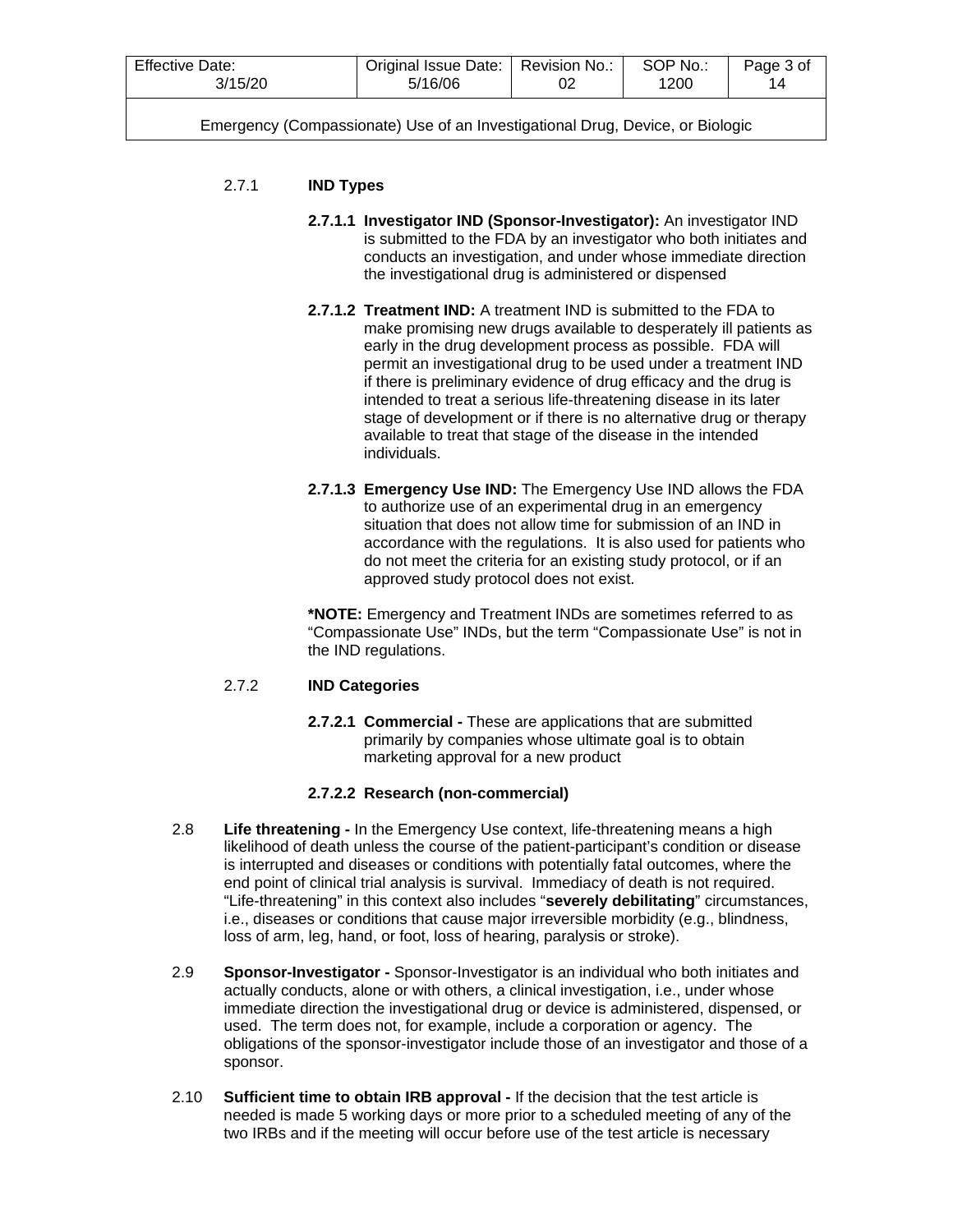| <b>Effective Date:</b> | Original Issue Date:   Revision No.: | SOP No.: | Page 4 of |
|------------------------|--------------------------------------|----------|-----------|
| 3/15/20                | 5/16/06                              | 1200     | 14        |
|                        |                                      |          |           |

(according to the treating physician's judgment of when use of the test article is necessary), this is considered to be sufficient time to obtain IRB approval.

2.11 **Test Article -** An unapproved FDA-regulated product (i.e., unapproved drug, device, or biologic)

#### **3.0 Procedure:**

### 3.1 **Requirements for Drugs, Biologics, and Devices**

- 3.1.1 All of the following conditions must be met for this type of emergency use:
	- 3.1.1.1 A patient is in a life-threatening situation/condition that needs immediate treatment
	- 3.1.1.2 There is no standard/generally acceptable alternative for treating the patient available
	- 3.1.1.3 Because of the immediate need, there is no time to use existing procedures to obtain IRB and FDA approval for the use.

### 3.2 **Regulatory Requirements for Drugs or Biologics**

3.2.1 **FDA Permits one emergency use of an unapproved drug or biologic per institution without prospective IRB review and approval (21 CFR 56-104(c)).** FDA requires that any subsequent use of the investigational product at the institution have prospective IRB review and approval. If it appears probable that similar emergencies will require subsequent use of the test article at Hartford HealthCare (HHC), the investigator is advised to make every effort to develop a protocol for future use of the article at HHC. The study will require prospective review and approval by the IRB. **IMPORTANT NOTE:** FDA guidance acknowledges that it would be inappropriate to deny an unapproved drug or biologic to a second individual if the only obstacle is that the IRB had not had sufficient time to convene a meeting to review the second use. In cases at HHC where the IRB does not have sufficient time to convene, a determination regarding acceptability of the second use of an unapproved drug or biologic in an emergency situation must be made by the IRB Chair.

### 3.2.2 **Emergency use of an unapproved drug or biologic requires an Investigational New Drug (IND) exemption.** This may be accomplished in one of three ways:

3.2.2.1 The physician identifies an existing protocol for the same test article that is already approved by the HHC IRB and for which the patient may be enrolled and is able to provide consent according to the requirements of the protocol and its IRB approval. In this case, the emergency use procedure is not needed. If an enrollment exception is needed in order to enroll the patient, the study PI should consult with the sponsor.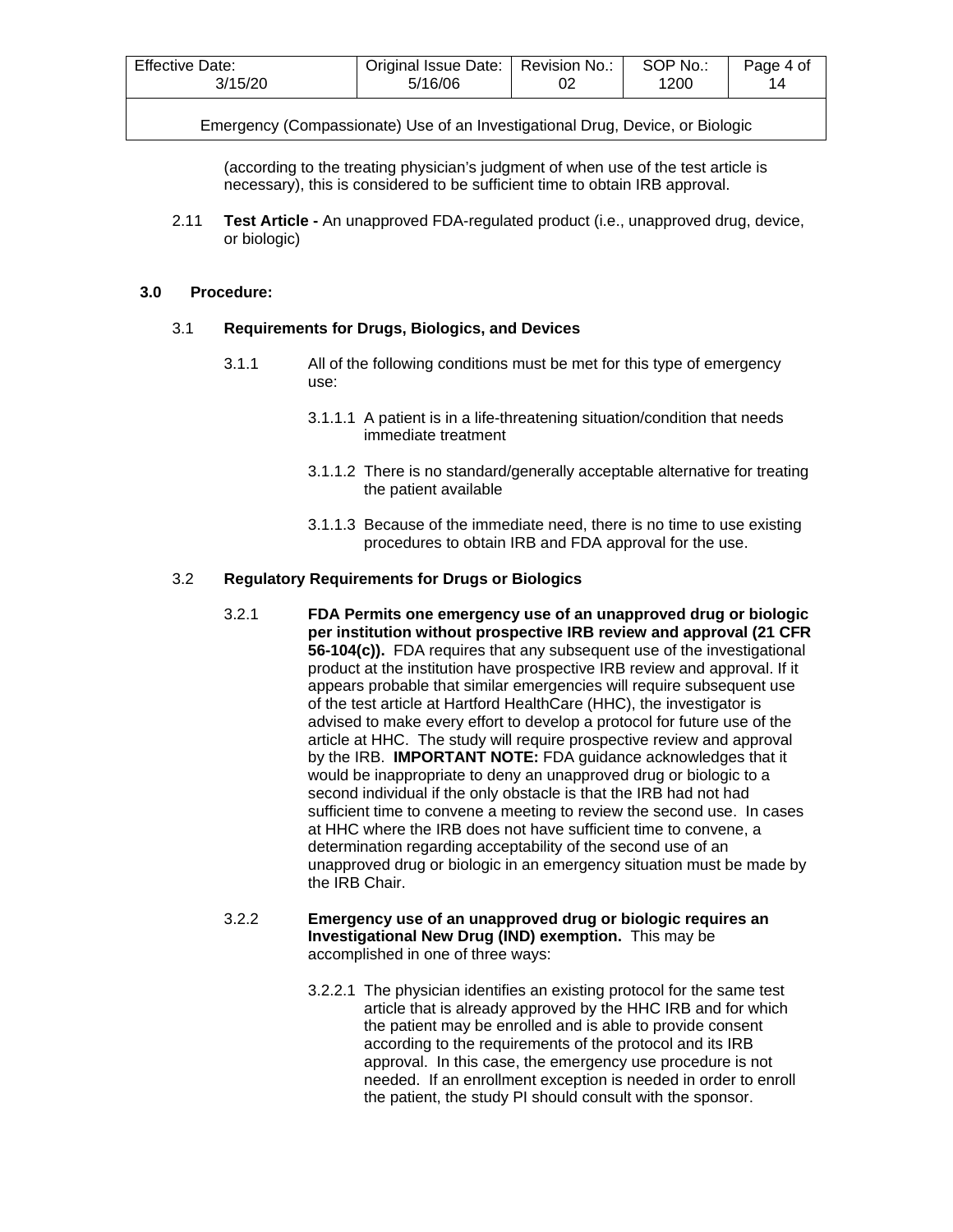| <b>Effective Date:</b> | Original Issue Date:   Revision No.: | SOP No | Page 5 of |
|------------------------|--------------------------------------|--------|-----------|
| 3/15/20                | 5/16/06                              | 1200   | 14        |

- 3.2.2.2 The physician should communicate with the holder of an IND for the product (such as the manufacturer) to ascertain whether the emergency use may occur under an existing IND and the IND holder is willing to provide the test article.
- 3.2.2.3 If the use may not occur under an existing IND, but the IND holder is willing to provide the test article, the physician must obtain an IND from the FDA. If the situation does not allow time for submission of an IND, the FDA may issue an authorization of shipment in advance of an IND.
- 3.2.3 **The physician must obtain the consent of the patient or a legally authorized representative,** or else determine that the emergency use meets the criteria for an exception to the requirement of consent. (See Section 3.4 below). If consent is sought from the prospective recipient or the recipient's legally authorized representative, it will be obtained in accordance with FDA regulations and would be appropriately documented in accordance with FDA regulations.
- 3.2.4 **The physician must file a report with the IRB within 5 working days** after use of the test article. This report should contain a summary of the conditions constituting the emergency, patient outcome information, and the patient protection measures that were followed.
- 3.2.5 **Subsequent to the emergency use, the physician should evaluate the potential for future use of the test article at HHC** and, if necessary, initiate efforts to obtain IRB approval and regulatory clearance of the unapproved drug or biologic for such future uses.

# 3.3 **Regulatory Requirements for Devices**

- 3.3.1 **FDA permits one emergency use of an unapproved device without prospective IRB review and approval.** The FDA requires that any subsequent use of the investigational product at HHC have prospective IRB review and approval.
- 3.3.2 **FDA requires that use of an unapproved device occur under an Investigational Device Exemption (IDE).** The physician should communicate with the holder of an IDE for the product (such as the manufacturer) to ascertain whether the emergency us may occur under an existing IDE or if the physician must obtain an IDE from the FDA.
	- 3.3.2.1 If there is no IDE for the device, or if the proposed use, the treating physician, or HHC are not approved under an existing IDE, a device may be used without FDA approval *if* there is an immediate need to use the device and there is no time to use existing procedures to get FDA approval for use of the device. The manufacturer or physician must notify the FDA immediately after shipment of the device to HHC and again in writing after use.
		- 3.3.2.1.1 The FDA expects the physician to assess the potential for benefits from the unapproved use of the device and to have substantial reason to believe that benefits will exist.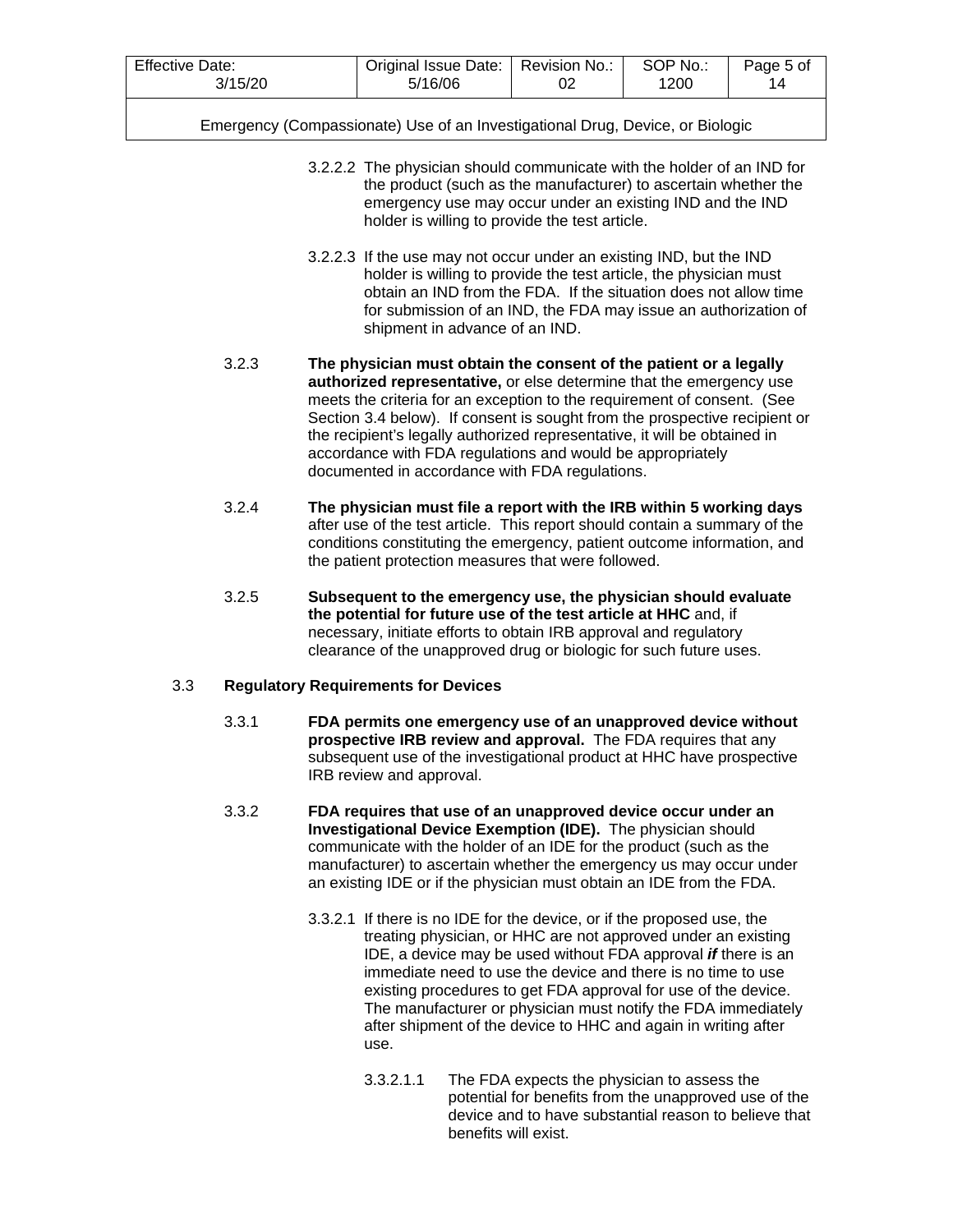| Effective Date: | Original Issue Date:   Revision No.: | SOP No.: | Page 6 of |
|-----------------|--------------------------------------|----------|-----------|
| 3/15/20         | 5/16/06                              | 1200     | 14        |
|                 |                                      |          |           |

- 3.3.2.1.2 The FDA advises that the physician may not conclude that an "emergency" exists based solely on the expectation that the IDE approval procedures may require more time than is available. The FDA expects physicians to exercise reasonable foresight with respect to potential emergencies and to make appropriate procedures under IDE procedures far enough in advance to avoid creating a situation constituting an emergency.
- 3.3.2.2 **Subsequent emergency use of an unapproved device may not occur unless** the physician or another person obtains FDA approval of an investigational Device Exemption (IDE) for the device and its use. If the FDA disapproves an IDE application for subsequent uses, the device may not be used again even if the circumstances constituting an emergency exist.

#### 3.3.3 **The FDA expects the physician to obtain as many of the following protections as possible:**

- 3.3.3.1 An independent assessment by an uninvolved physician (at HHC, this may be the IRB Chair or another qualified physician designee);
- 3.3.3.2 Informed consent from the patient or their legally authorized representative (See Section 3.4 below);
- 3.3.3.3 Clearance from HHC other institutional officials as specified by HHC policies;
- 3.3.3.4 Concurrence of the IRB Chair; and
- 3.3.3.5 Authorization from the IDE holder if an approved IDE for the device exists

#### 3.3.4 **After an unapproved device is used in an emergency, the physician should:**

- 3.3.4.1 Report to the IRB within **5 working days**
- 3.3.4.2 Evaluate the likelihood of a similar need for the device occurring again, and if future use is likely, immediately initiate efforts to obtain IRB approval and an approved IDE for subsequent use; and
- 3.3.4.3 Report to the FDA **within 5 working days** (if there is an IDE, the physician should provide the necessary information to the IDE sponsor so that the IDE sponsor may report to the FDA). This report should contain a summary of the conditions constituting the emergency, patient outcome information, and patient protections measures that were followed.

# 3.4 **Regulatory Requirements Regarding Informed Consent for Emergency Use**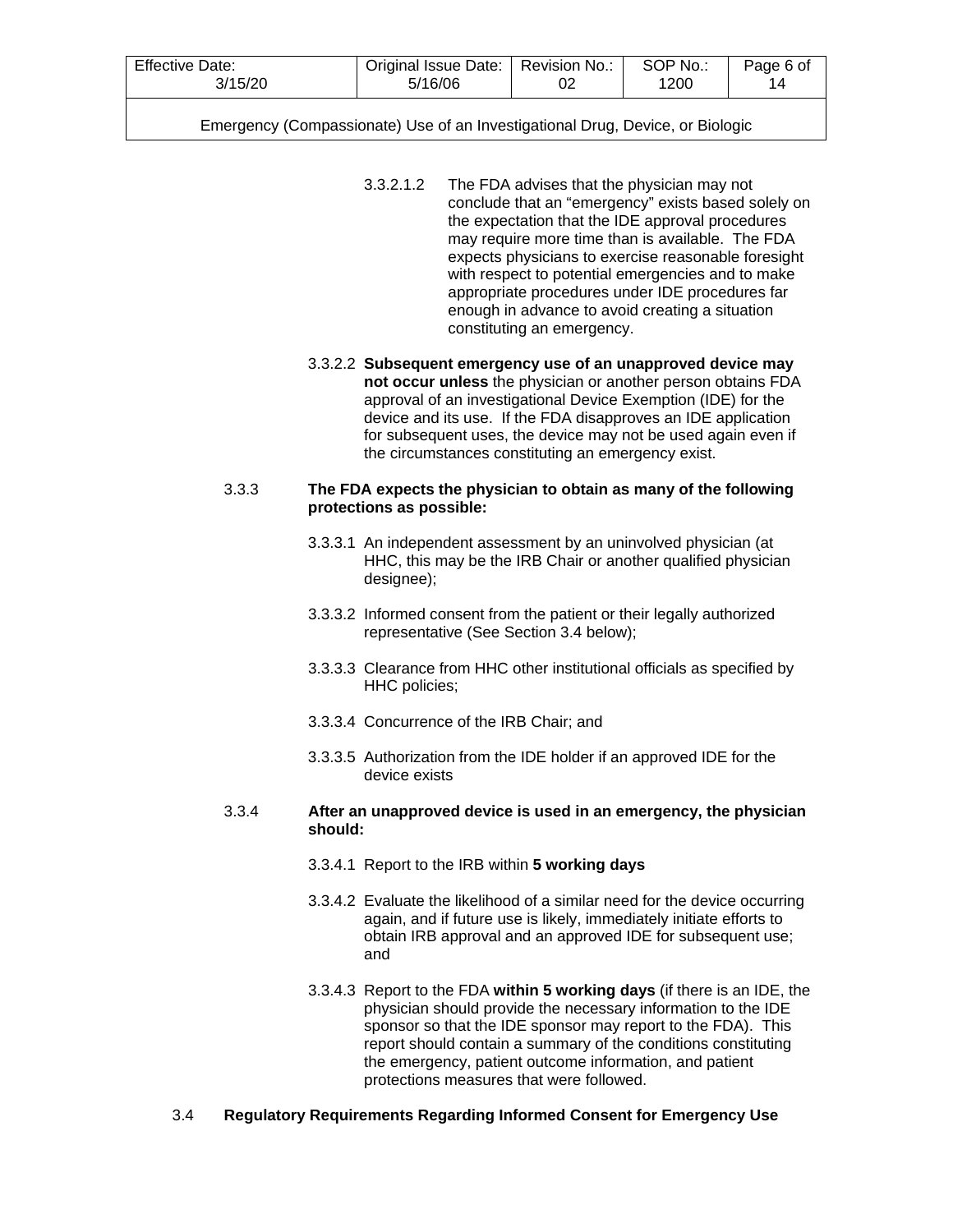| <b>Effective Date:</b> |         |            | Original Issue Date:                                                                                                                                                                                                                                                                                                                                                                                                                                                                                                                              | Revision No.: | SOP No.: | Page 7 of |
|------------------------|---------|------------|---------------------------------------------------------------------------------------------------------------------------------------------------------------------------------------------------------------------------------------------------------------------------------------------------------------------------------------------------------------------------------------------------------------------------------------------------------------------------------------------------------------------------------------------------|---------------|----------|-----------|
|                        | 3/15/20 |            | 5/16/06                                                                                                                                                                                                                                                                                                                                                                                                                                                                                                                                           | 02            | 1200     | 14        |
|                        |         |            | Emergency (Compassionate) Use of an Investigational Drug, Device, or Biologic                                                                                                                                                                                                                                                                                                                                                                                                                                                                     |               |          |           |
|                        | 3.4.1   |            | Except as outlined below, physicians are required to obtain legally<br>effective informed consent for the emergency use of a test article. FDA<br>requirements for legally effective informed consent are detailed in 21<br>CFR 50.20, 50.25 and 50.27.                                                                                                                                                                                                                                                                                           |               |          |           |
|                        | 3.4.2   |            | FDA regulations at 21 CFR 50.23(a) provide for an exception from<br>general requirements for informed consent if the treating physician and a<br>physician not otherwise involved in the emergency use (at HHC, the IRB<br>Chair or another qualified physician designee), certify in writing that all of<br>the following criteria are met:                                                                                                                                                                                                      |               |          |           |
|                        |         |            | 3.4.2.1 The prospective recipient is confronted by a life-threatening<br>situation necessitating the use of the test article.                                                                                                                                                                                                                                                                                                                                                                                                                     |               |          |           |
|                        |         |            | 3.4.2.2 Informed consent cannot be obtained from the recipient because<br>of an inability to communicate with, or obtain legally effective<br>consent from, the recipient.                                                                                                                                                                                                                                                                                                                                                                        |               |          |           |
|                        |         |            | 3.4.2.3 Time is not sufficient to obtain consent from the recipient's legal<br>representative.                                                                                                                                                                                                                                                                                                                                                                                                                                                    |               |          |           |
|                        |         |            | 3.4.2.4 There is no available alternative method of approved or generally<br>recognized therapy that provides an equal or greater likelihood of<br>saving the life of the recipient.                                                                                                                                                                                                                                                                                                                                                              |               |          |           |
|                        | 3.4.3   | designee). | If immediate use of the test article is, in the treating physician's opinion,<br>required to preserve the life of the recipient, and time is not sufficient to<br>obtain independent certification of the criteria listed above in advance of<br>using the test article, the determinations of the treating physician shall,<br>within 5 working days after the emergency use, be reviewed and<br>evaluated in writing by a physician who is not otherwise involved in the<br>emergency use (at HHC, the IRB Chair or another qualified physician |               |          |           |
| 3.5                    |         |            | <b>Researcher/Physician's Responsibilities</b>                                                                                                                                                                                                                                                                                                                                                                                                                                                                                                    |               |          |           |
|                        | 3.5.1   | possible.  | Physicians are encouraged to obtain consultation from an HHC<br>HRPP/IRB Chair prior to the emergency use of a test article, whenever                                                                                                                                                                                                                                                                                                                                                                                                             |               |          |           |
|                        | 3.5.2   |            | Physicians should attempt to identify any protocols already approved by<br>the HHC IRB using the same test article for which either the patient<br>might qualify or the sponsor would grant an exception to the<br>inclusion/exclusion criteria.                                                                                                                                                                                                                                                                                                  |               |          |           |
|                        | 3.5.3   |            | Physicians are responsible for confirming that there has not been a prior<br>emergency use of the test article at HHC. However, if the product is a                                                                                                                                                                                                                                                                                                                                                                                               |               |          |           |

- drug or biologic and has been used previously, a second use may be allowed if the IRB Chair (or designee) provides the determination described in Section 3.1.1 above.
- 3.5.4 Physicians must submit the "*Request for Emergency/Compassionate Use of Unapproved Test Article*" Form to the IRB office. This form is available on the HHC Research website.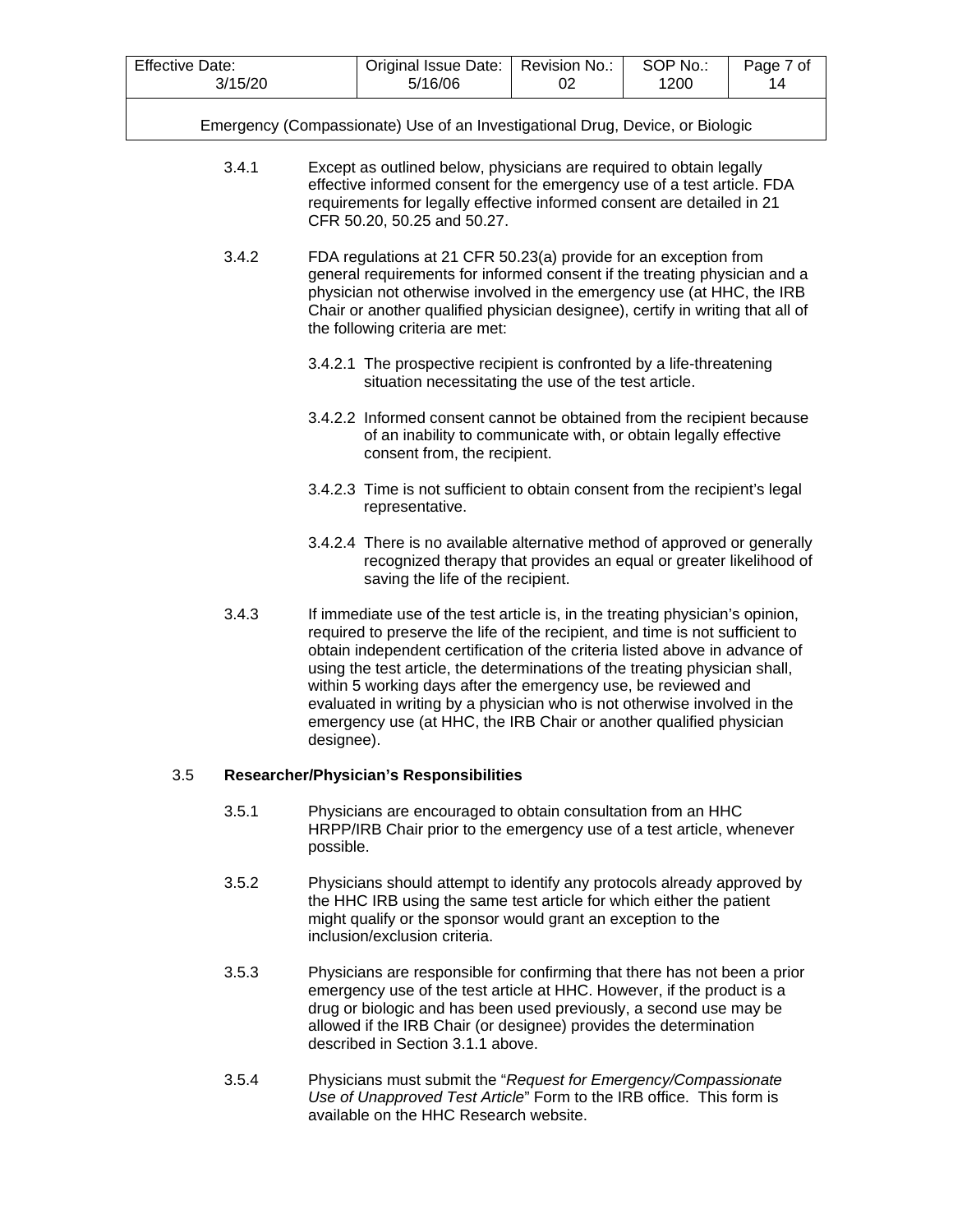- 3.5.5 Physicians are responsible for obtaining an independent assessment and approval from the IRB Chair or designee. The IRB Chair's designee should provide the assessment and approval if the IRB Chair is involved in the patient's care or if the IRB Chair is unavailable.
- 3.5.6 Physicians are responsible for identification of and compliance with any institutional policies regarding receipt, dispensing, use and/or control of test articles.
- 3.5.7 Subsequent to the emergency use, the physician should evaluate the potential for future use of the test article at HHC and, if necessary, initiate efforts to obtain IRB approval and regulatory clearance (IND or IDE) for such future uses.
- 3.5.8 Physicians are responsible for ensuring that the patient is not included in a systematic investigation designed to develop or contribute to generalizable knowledge.
	- 3.5.8.1 This above provision does not limit the provision of outcomes or safety information as required by the FDA.
	- 3.5.8.2 The above provision does not preclude the retrospective use of data (under appropriate IRB review and approval for such a study).
	- 3.5.8.3 The above provision does not preclude the use of information in publication or presentation of a case history. When publishing or presenting more than one case, please contact HRPP to ascertain whether this constitutes human recipients research requiring IRB review and approval.

### 3.5.9 **Physicians are required to submit a report to the IRB within 5 working days of administering the test article.**

# 3.6 **IRB Responsibilities**

- 3.6.1 The HRPP/IRB will respond to physician inquiries prior to the emergency use of a test article, and will provide appropriate advice and counsel as to the acceptability of proceeding with the proposed activity.
- 3.6.2 The HRPP/IRB will maintain a list of test articles used according to emergency use guidelines. A list derived from the database will be available from the HRPPDirector for consultation by physicians. The list will be updated after each emergency use of a test article reported to the HHCIRB.
- 3.6.3 The IRB Chair will determine whether the treating physician met FDA regulations and guidance.
	- 3.6.3.1 In instances where the IRB Chair has been involved in the care of the patient, or serves as the IRB Chair (or designee), an alternate physician member of the IRB will review the physician's report.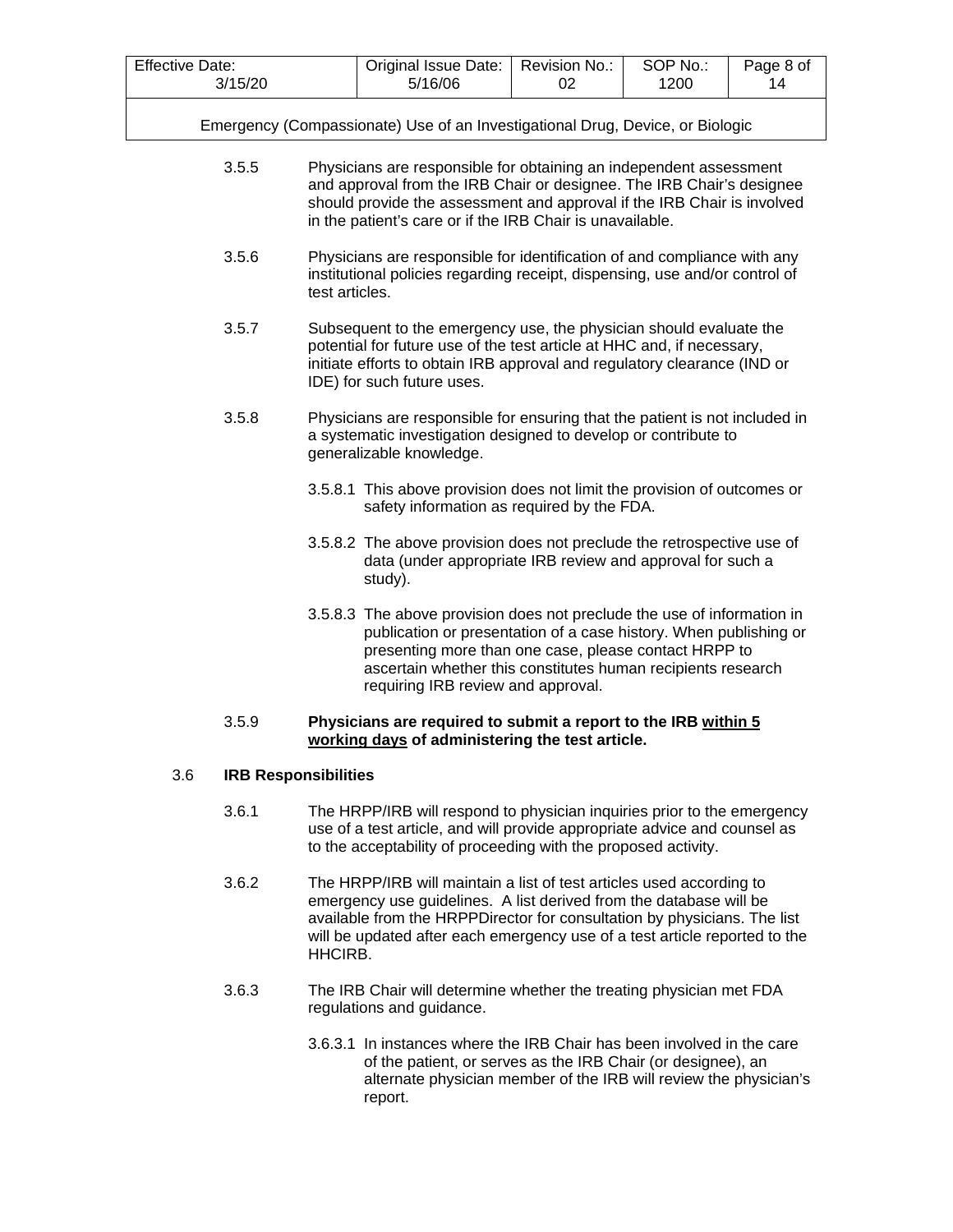| <b>Effective Date:</b> | Original Issue Date:   Revision No.: | SOP No.: | Page 9 of |
|------------------------|--------------------------------------|----------|-----------|
| 3/15/20                | 5/16/06                              | 1200     | 14        |
|                        |                                      |          |           |

- 3.6.3.2 The IRB Chair or designee will document his/her review of the report on the emergency use checklist provided with the physician's report.
- 3.6.4 The IRB Chair or designee, with assistance from the HRPP staff, will communicate any questions or concerns to the physician in writing.
- 3.6.5 The IRB's receipt of the notification of an Emergency Use and the Chair's review is neither an IRB approval nor an indication that the specific use was prospectively reviewed by the IRB. Formal approval of a protocol requesting the use of an investigational product may only be obtained through full IRB review.
- 3.6.6 Non-compliance with emergency use requirements will be processed following HRPP policies and procedures for noncompliance.
- 3.6.7 If the IRB Chair or designee determines that the report requires notification to or review by the convened Board, HRPP staff will prepare the report for discussion at the next scheduled IRB meeting, and add the report to the meeting agenda.
- 3.6.8 The IRB will receive, review, and file physicians' reports following administration of the test article. The HRPP will maintain documentation of all emergency use reports submitted to the IRB.

### 3.7 **HHC IRB Chair Responsibility**

- 3.7.1 The HHC IRB Chair is responsible for providing physicians with an independent assessment and approval for the emergency use of a test article and, if applicable, for the exception to the informed consent requirement. The IRB Chair's designee should provide the assessment and approval if the IRB Chair is involved in the patient's care**.**
	- 3.7.1.1 The IRB Chair (or designee) shall document his or her determinations on the same checklist as the treating physician and sign and date where required.
	- 3.7.1.2 If the emergency use proceeds without informed consent without the determinations of the IRB Chair (or designee) (see Section 3.4.2 above), such determinations must be obtained within 5 working days after the emergency use.
- 3.7.2 In cases where an unapproved drug or biologic has previously been used in an emergency at HHC, but the IRB has not had sufficient time to convene a meeting to review the issue, the IRB Chair (or a designee if the IRB Chair is involved in the care of the patient) must make a prospective determination regarding the acceptability of a second use of the test article in an emergency situation.
	- 3.7.2.1 The IRB Chair or designee must determine that although the test article has been used at HHC in a previous emergency, there is insufficient time to obtain IRB review and approval for the second emergency use.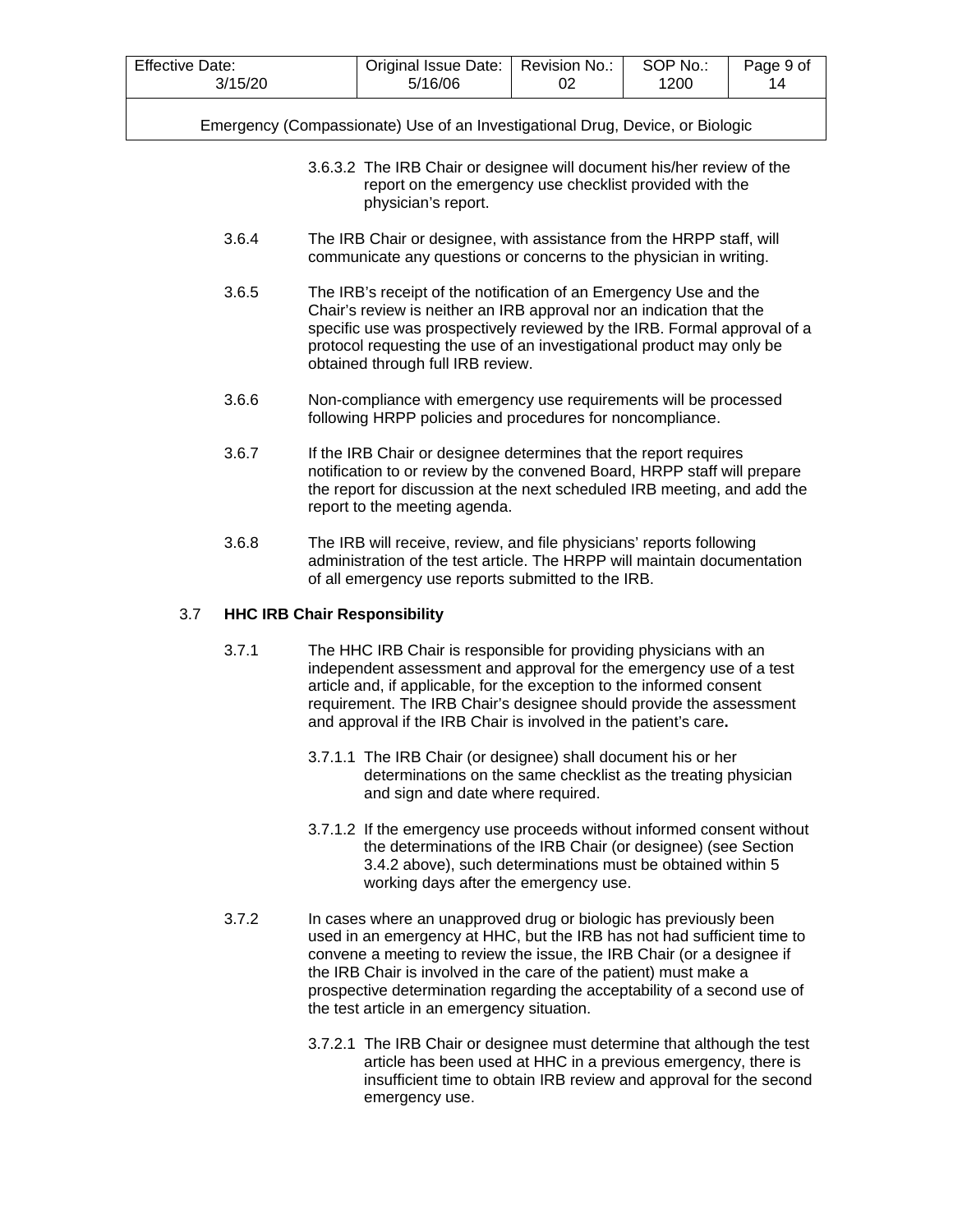| <b>Effective Date:</b><br>3/15/20 | Original Issue Date:   Revision No.:<br>5/16/06 | SOP No.:<br>1200 | Page 10 of |
|-----------------------------------|-------------------------------------------------|------------------|------------|
|                                   |                                                 |                  |            |

- 3.7.2.2 The determination must also include justification for the additional use.
- 3.7.2.3 The determination must be made prior to the emergency use.
- 3.7.2.4 A written statement of the determinations regarding second use, signed and dated by the IRB Chair or designee, must accompany the physician's post-use report to IRB/HRPP.

#### 3.8 **Treatment Use of an Investigational or Unlicensed Drug or Device**

- 3.8.1 An investigational drug or device may be used in a research study (clinical investigation) for the treatment (or diagnosis) of a serious or immediately life-threatening disease or condition inpatients for whom no comparable or satisfactory alternative drug, device, or other therapy is available. During the course of the research study, it may be appropriate to use the drug or device in the treatment of a patient not able to enroll in the research, in accordance with a specially developed treatment protocol or treatment IND or IDE (21 CFR 312.34 and 812.36).
- 3.8.2 The provider in this case is regarded as a treating physician for the patient, and not an investigator for a research participant. The physician is required to develop and submit a specific protocol application and associated consent document for full IRB review and approval prior to the specifically intended single-patient treatment use of an IND or IDE. The physician should seek FDA approval for the treatment use of an IND or IDE before requesting IRB review. Treatment may begin 30 days after FDA receives the treatment IND or IDE submission, or on earlier notification by FDA that the treatment use described in the protocol may begin, unless FDA notifies the sponsor in writing earlier than the 30 days that the treatment use may not begin.

# 3.8.3 **Criteria for Treatment IND or Treatment IDE**

- 3.8.3.1 FDA will permit an investigational drug or device to be used for a treatment use under a treatment protocol or treatment IND (or IDE) if the physician/investigator provides sufficient evidence of safety and effectiveness to support such use, or provides reasonable basis that the drug or device may be effective for its intended use in its intended patient population; or would not expose the patients to whom the drug is to be administered to an unreasonable and significant additional risk of illness or injury. The physician/investigator must demonstrate that:
	- 3.8.3.1.1 The drug (or device) is intended to treat (or diagnose) a serious or immediately life-threatening disease (or condition);
	- 3.8.3.1.2 There is no comparable or satisfactory alternative drug (or device) or other therapy available to treat (or diagnose) that stage of the disease (or condition) in the intended patient population;
	- 3.8.3.1.3 The drug (or device) is under investigation in a clinical trial under an IND in effect for the trial (or for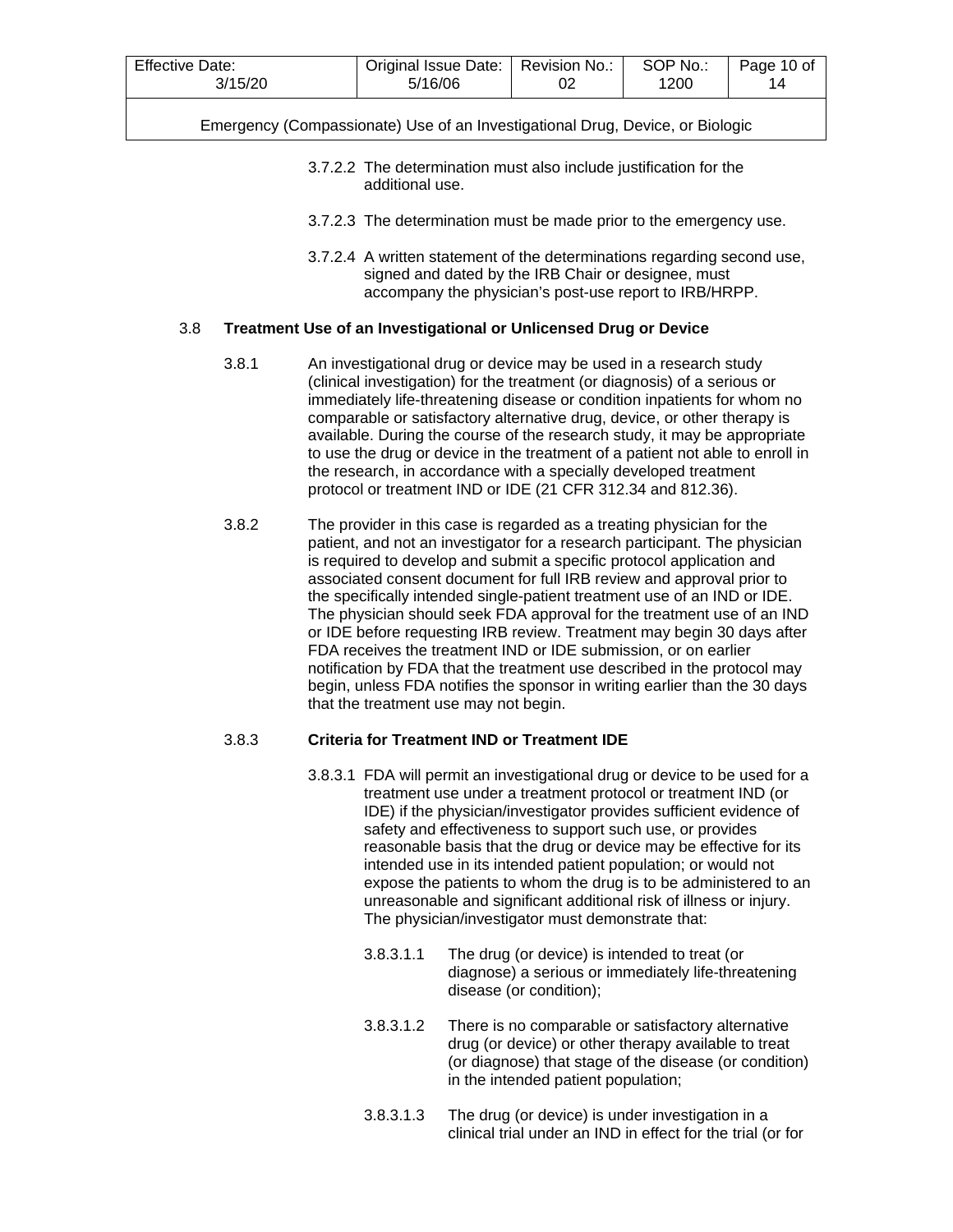| <b>Effective Date:</b> | Original Issue Date:   Revision No.: | SOP No.: | Page 11 of |
|------------------------|--------------------------------------|----------|------------|
| 3/15/20                | 5/16/06                              | 1200     |            |

the same use under an approved IDE), or all clinical trials have been completed; and

- 3.8.3.1.4 The sponsor of the clinical trial (or investigation) is actively pursuing marketing approval (or clearance) of the investigational drug (or device) with due diligence.
- 3.8.3.2 To ensure that appropriate safeguards are in place, treatment use of an investigational drug (or device) is conditioned on the sponsor and physician/investigator complying with the safeguards of the IND (or IDE) process, including the regulations governing informed consent and prior review and approval by the IRB, and the provisions of 21 CFR 312 (or 21 CFR 812) that include distribution of the drug (or device) through qualified experts, maintenance of adequate manufacturing facilities, and submission of IND (or IDE) safety reports.

#### 3.9 **Compassionate Use of an Investigational or Unapproved Device**

- 3.9.1 For devices only, FDA recognizes that there are circumstances in which an investigational device is the only option available for a patient faced with a serious, albeit not life-threatening condition (referred to as "compassionate use"). In these circumstances, FDA uses its regulatory discretion in determining whether such use of an investigational device should occur. Unlike emergency use of an unapproved device, prior FDA approval **IS** needed before compassionate use occurs. In order to obtain FDA approval, the sponsor should submit an IDE supplement requesting approval for a protocol deviation under section 812.35(a) in order to treat the patient.
- 3.9.2 Use of Investigational New Drugs and Devices in Human Research, the FDA allows for those situations in which an investigational or unapproved device is needed to save the life of a patient or to prevent irreversible morbidity. The FDA recognizes, however, that there are circumstances in which an investigational device is the only option available for a patient faced with a serious, albeit not life-threatening condition (referred to as "compassionate use" of the device). (Note on the term, "Compassionate Use" -- Emergency and Treatment INDs are sometimes referred to as "Compassionate Use" INDs, but the term "Compassionate Use" is not in the IND regulations; it is only in the IDE regulations.) In these circumstances, FDA uses its regulatory discretion in determining whether such use of an investigational device should occur. Accordingly, a physician who wishes to use an investigational device for compassionate use in treating a patient will need to request the device sponsor to prepare a supplement to the IDE for submission to the FDA for review and approval. Once FDA approves the use, the physician must seek concurrence from the IRB Chair to proceed with the use of the device for patient treatment.

# 3.9.3 **IDE Supplement for FDA Approval and IRB Chair Review**

3.9.3.1 Unlike emergency use of an unapproved device, prior FDA approval is needed before compassionate use occurs. In order to obtain FDA approval, the sponsor should submit an IDE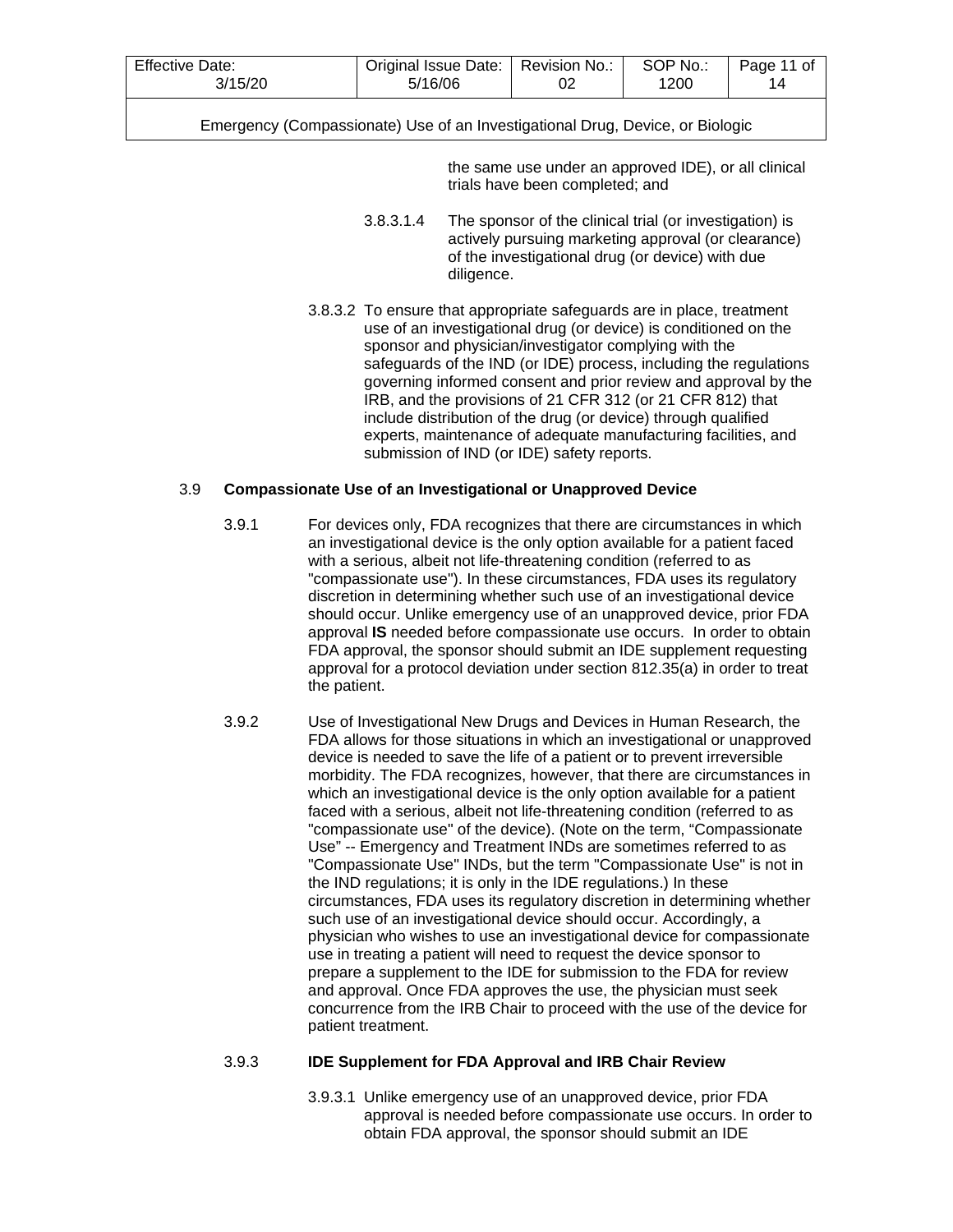| <b>Effective Date:</b> | Original Issue Date:   Revision No.: |           | SOP No.: | Page 12 of |
|------------------------|--------------------------------------|-----------|----------|------------|
| 3/15/20                | 5/16/06                              | <u>UZ</u> | 1200     | 14         |

supplement requesting approval for a protocol deviation under section 812.35(a) in order to treat the patient. The IDE supplement should include the following information, provided by the clinician to the sponsor:

- 3.9.3.1.1 A description of the patient's condition and the circumstances necessitating treatment;
- 3.9.3.1.2 A discussion of why alternative therapies are unsatisfactory and why the probable risk of using the investigational device is no greater than the probable risk from the disease or condition;
- 3.9.3.1.3 An identification of any deviations in the approved clinical protocol that may be needed in order to treat the patient; and
- 3.9.3.1.4 The patient protection measures that will be followed. These measures include:
	- 3.9.3.1.4.1 Informed consent from the patient or a legal representative/surrogate;
	- 3.9.3.1.4.2 Clearance from the institution (HHC). Note, in the case of protocols to be carried out at HHC, once approved by the IRB, the physician must bring evidence of IDE approval and accompanying information or protocol to the relevant Vice President or Service Line Director at HHC for approval insofar as inventory and costs may affect Hospital finances and procedures;
	- 3.9.3.1.4.3 Concurrence of the IRB chairperson, based upon the chairperson's review of the supplemental information prepared for the FDA's approval, including the patient informed consent form;
	- 3.9.3.1.4.4 An independent assessment from an uninvolved physician; and
	- 3.9.3.1.4.5 Authorization from the IDE sponsor, if an approved IDE exists for the device.
- 3.9.3.2 The physician should not treat the patient identified in the supplement until FDA approves use of the device under the proposed circumstances. In reviewing this type of request, FDA will consider the above information as well as whether the preliminary evidence of safety and effectiveness justifies such use and whether such use would interfere with the conduct of a clinical trial to support marketing approval. FDA approval should be provided to the IRB Chair for review along with the aforementioned supplemental information.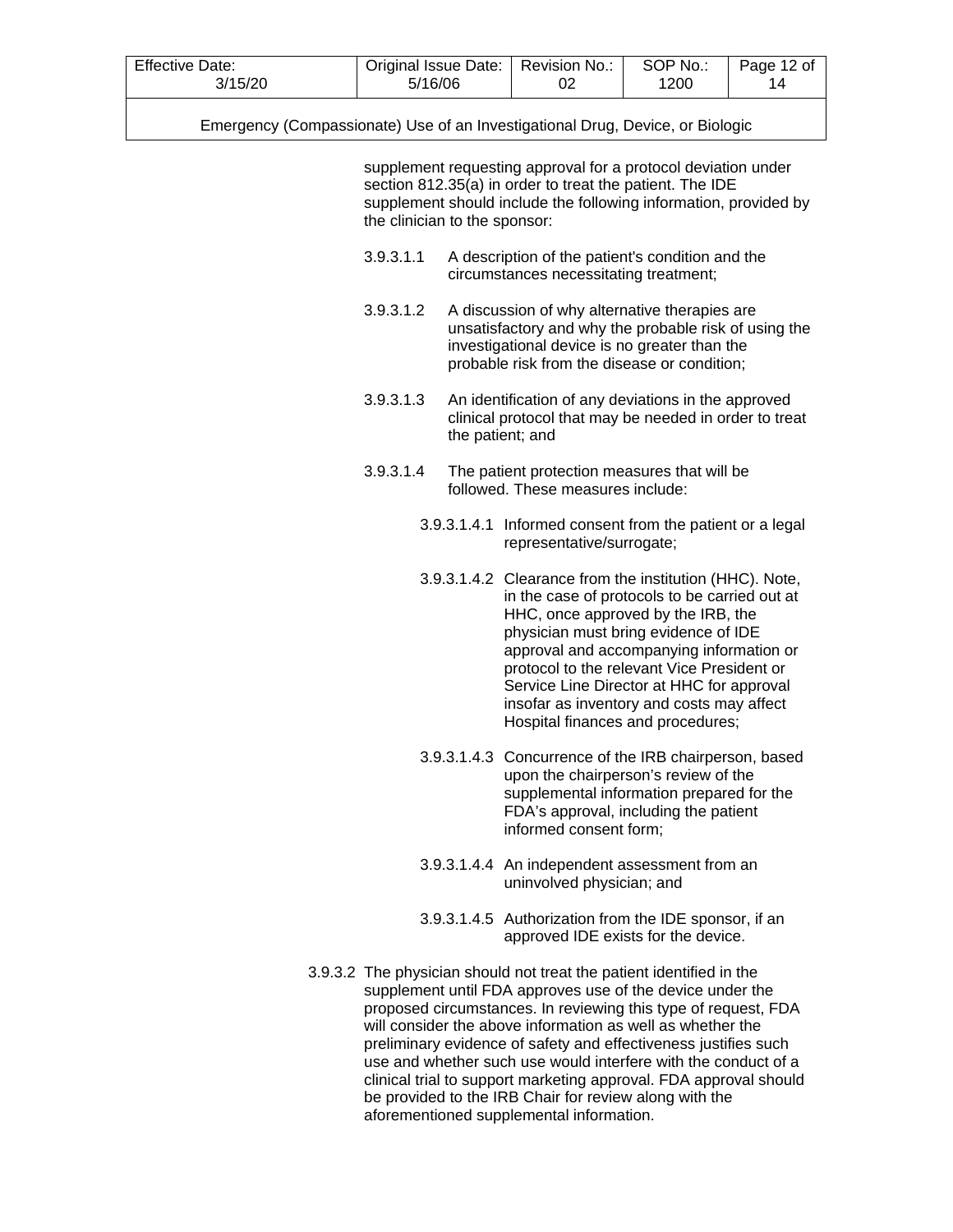| Effective Date:                                                               | Original Issue Date:   Revision No.: |  | SOP No.: | Page 13 of |  |  |  |
|-------------------------------------------------------------------------------|--------------------------------------|--|----------|------------|--|--|--|
| 3/15/20                                                                       | 5/16/06                              |  | 1200     | 14         |  |  |  |
| Emergency (Compassionate) Use of an Investigational Drug, Device, or Biologic |                                      |  |          |            |  |  |  |

3.9.4 **Upon FDA clearance, the physician must submit the "Request for Emergency/Compassionate Use of Unapproved Test Article" Form to the IRB office with the supporting documentation described above in order to obtain concurrence of the IRB Chair, or convened IRB if there is sufficient time to review the request prior to the use.**

### 3.9.5 **Patient Monitoring and Reporting Requirements**

3.9.5.1 If the request is approved by the FDA, and the requisite institutional clearance and IRB Chair concurrence are obtained, the physician should devise an appropriate schedule for monitoring the patient, taking into consideration the investigational nature of the device and the specific needs of the patient. The patient should be monitored to detect any possible problems arising from the use of the device. Following the compassionate use of the device, a follow-up report should be submitted to FDA as an IDE supplement in which summary information regarding patient outcome is presented. If any problems occurred as a result of device use, these should be discussed in the supplement and reported to the IRB as soon as possible.

### 3.9.6 **Compassionate Use for Multiple Patients**

3.9.6.1 The above compassionate use criteria and procedures can also be applied when a physician wishes to treat a few patients rather than an individual patient suffering from a serious disease or condition for which no alternative therapy adequately meets the medical need. In this case, the physician should request access to the investigational device through the IDE sponsor. The sponsor should submit an IDE supplement that includes the information identified above and indicates the number of patients to be treated. Such a supplement should include the protocol to be followed or identify deviations from the approved clinical protocol. As with single patient compassionate use, a monitoring schedule should be designed to meet the needs of the patients while recognizing the investigational nature of the device. Followup information on the use of the device should be submitted in an IDE supplement after all compassionate use patients have been treated.

# **4.0 Documentation:**

- 4.1 The HHC HRPP office will maintain all records related to the implementation of this policy, electronic communications and notifications to investigators, funding or regulatory agencies, etc.
- 4.2 Records will be archived for a period of at least six (6) years following the termination or completion of the research activities.